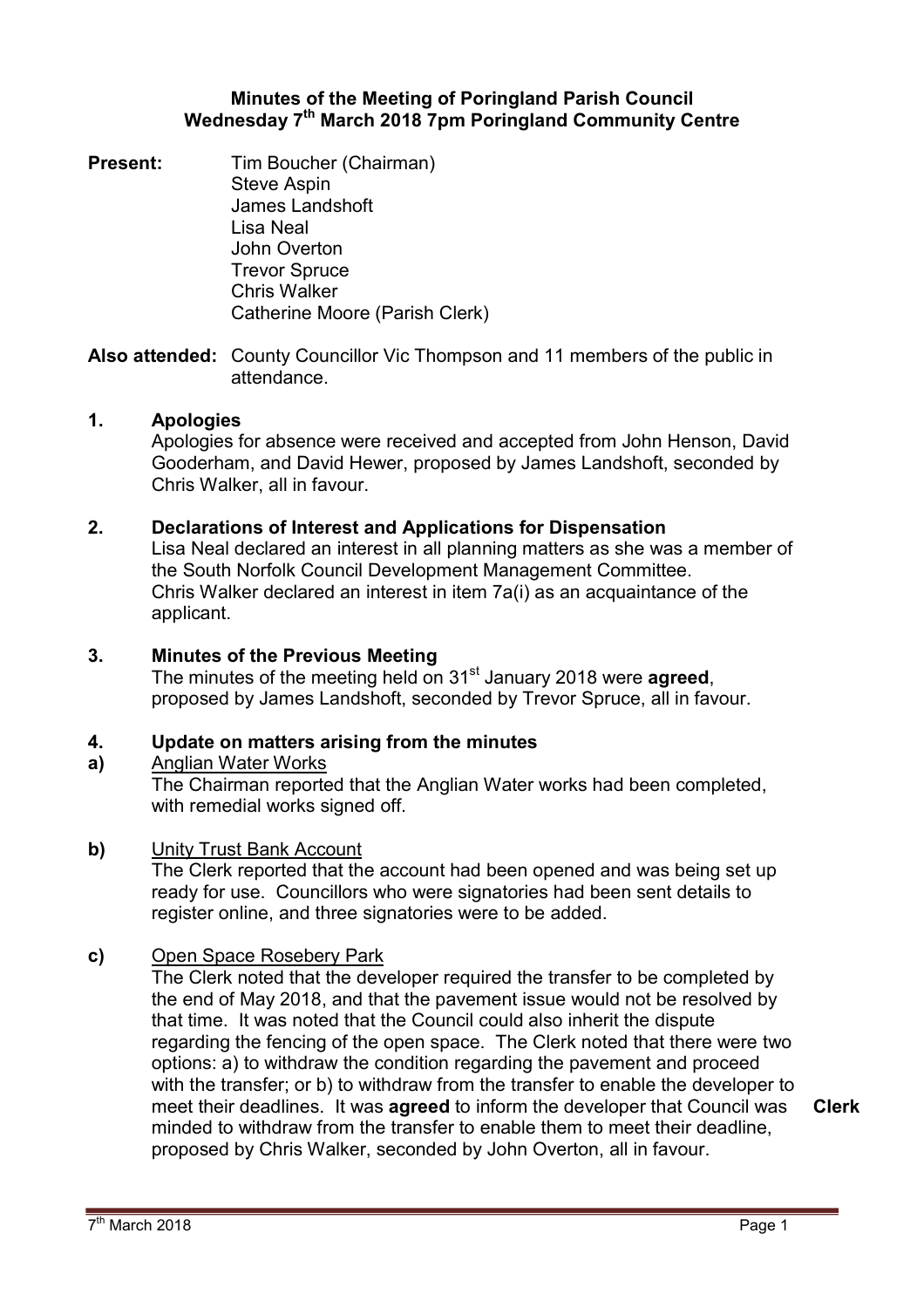# **d)** Rosebery Park Grit Bin

The Clerk reported that a location had been agreed and the grit bin would be bought.

# **5. Report from the Chairman**

The Chairman reported that Jenny Kereama-Ellis had offered her resignation from the Council. The vacancy would be advertised in the usual way. The Chairman also thanked everyone for their community spirit during the recent snow incident, with people helping others out in many ways.

### **6. Public Participation**

*Standing orders were suspended to allow the County Councillor, District Councillors and members of the public to speak, proposed by Chris Walker, seconded by Trevor Spruce, all in favour.* 

### **a)** District Councillors

Lisa Neal reported that the Greater Norwich Local Plan team had confirmed that an additional 7,200 homes plus 114 hectares of employment land needed to be identified. The deadline for submissions had been extended to  $22^{nd}$ March 2018. Well over 100 people had attended the Poringland consultation day which was encouraging.

The collaboration with Broadland District Council was progressing well with staff workshops taking place to discuss the new working arrangements. The South Norfolk Community Awards were open for nominations, which closed on  $29<sup>th</sup>$  April. The presentations would co-incide with National Volunteers Week.

South Norfolk On Show would be taking place on  $1<sup>st</sup>$  July from 11am – 4pm, with an opportunity to see behind the scenes of the council services.

There had been issues at the David Wilson Homes site regarding drainage, which had been escalated to the Managing Director, who had offered to set up a site meeting for councillors.

John Overton reported that council tax had risen by £5/year, after being frozen for 8 years. Central government funding would cease from 2019. Parking permit schemes had been launched at the feasibility study stage, and it was acknowledged that there were problems with people using spaces as park and rides.

Budgens had introduced a parking restriction of two hours monitored through CCTV and penalty notices.

Income at Wymondham Leisure Centre had increased by 20%, with 0.25M visitors in 2017. There had been an increase in the number of casual users. Big Sky had bought land at Cringleford, and money had been received to develop the A11 corridor, as well as money from the Local Enterprise Partnership to develop the Enterprise Zone and Norwich Research Park. Disabled resident grants were available through the Early Help Hub, working in partnership with the N&N Hospital. Checks would be made to enable people to return home safely, freeing up beds.

Snow had delayed bin collections, but teams were catching up. A number of concerned residents had called regarding an apparent roadway opened on Carr Lane. It had been confirmed that this was for the site compound for the cycleway.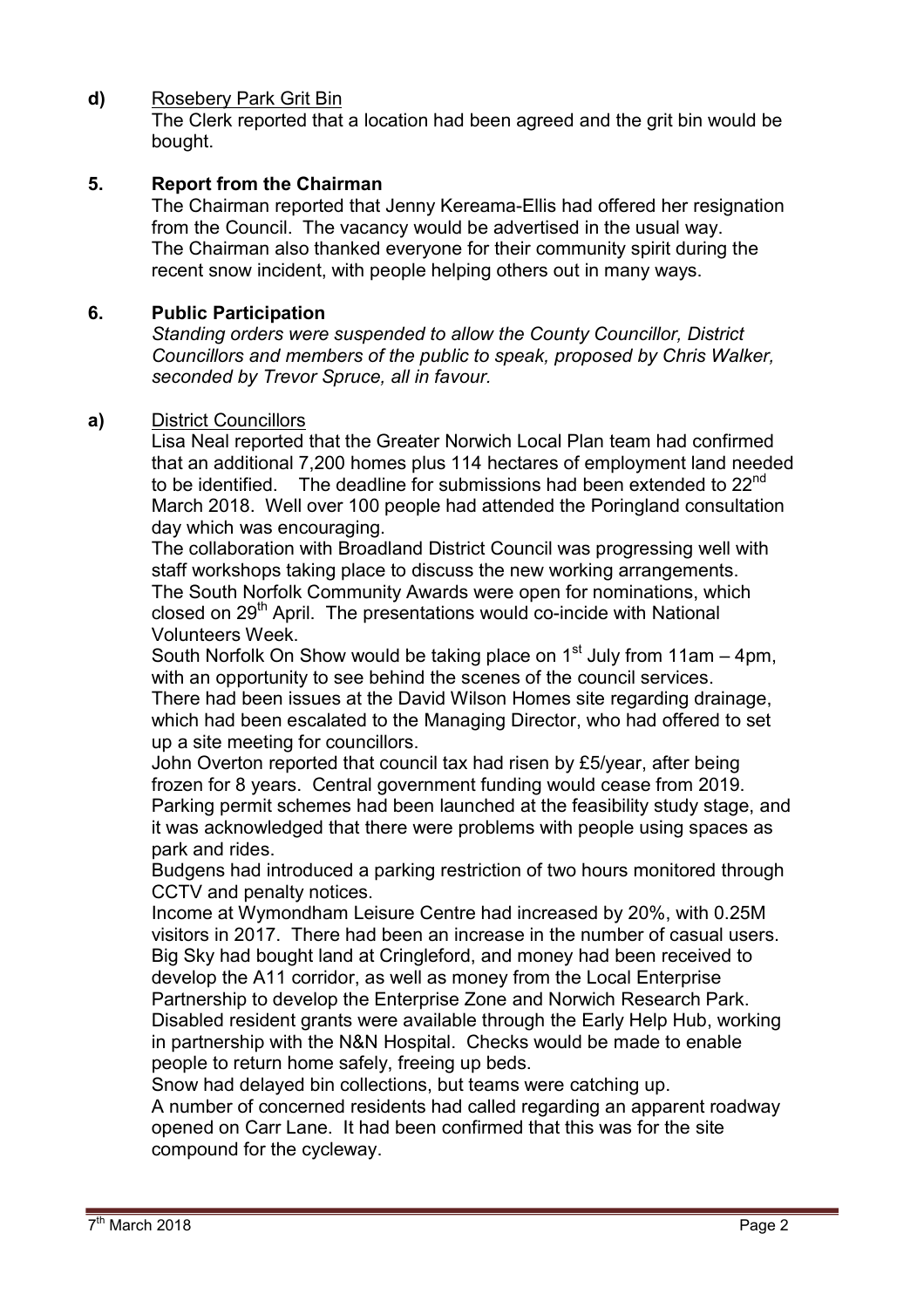# **b)** County Councillor

Vic Thompson presented his report. He noted that grit bins had been disappearing, and asked that their locations be checked against those recorded on the online maps. He also noted that it was an offence to place furniture on the verge without permission, and that boundaries could be easily checked. The person placing the item would be liable if there was an incident.

A fire safety awareness campaign was underway, together with the continued exploration of the business case for merging the police and fire services in Norfolk.

The recovery phase from the snow incident had begun, and a third filling run for grit bins was being considered. It was thought that well-intentioned gritting by members of the public should not result in liability for accidents. It was noted that Rectory Lane was not included in gritting routes although it was a bus route. Potholes had also reappeared following the bad weather and the temporary repairs were considered not to be cost-efficient. It was noted that recovery would be a huge job, and there were still large snow drifts in some roads.

# **c)** Public Participation

A member of the public expressed dissatisfaction with the reinstatement of the road after Anglian Water had left. It was confirmed that meetings had taken place and that all remedial works were within tolerances, with some above and beyond what was required of them. It was understood that they should sink and level themselves.

It was noted that members of the public used the Community Centre car park without using the facility as well. It was **agreed** to refer this to the Facilities Advisory Group for discussion.

**Clerk**

A member of the public noted concern about the danger of the pedestrian crossing on The Street, in the middle of the cycleway works. He also thanked the Council for their support regarding the pavement in Shotesham Road. A member of the public expressed dissatisfaction with the cycleway roadworks, and asked where this had been democratically decided. It was confirmed that this had been the top priority chosen by the village in 2003, when the planning application was decided. The narrowing of the road was noted, and the Council together with district and county councillors continued to look at the issue of a toucan crossing at the church. The cycleway was a planning condition relating to the number of houses, and it was not compulsory for people to use it, being mainly designed for young people and those less confident cyclists.

A member of the public gave an update on the fencing situation at Rosebery Park, noting that a meeting had taken place with Big Sky regarding the sale of the houses. The areas had been identified as dog parks and were being used by professional dog walkers. Big Sky remained adamant that the fencing would not be removed but were looking at hedging. The red gates could be removed so that the space was not enclosed, and dog bins could be removed.

A member of the public asked for an update on the Community Land Project. It was confirmed that the Council was writing to Norfolk Homes requesting transfer of the land, and that a lead consultant was being appointed to take the Council through planning. Surveys and application documents would be drawn together as soon as the land was transferred.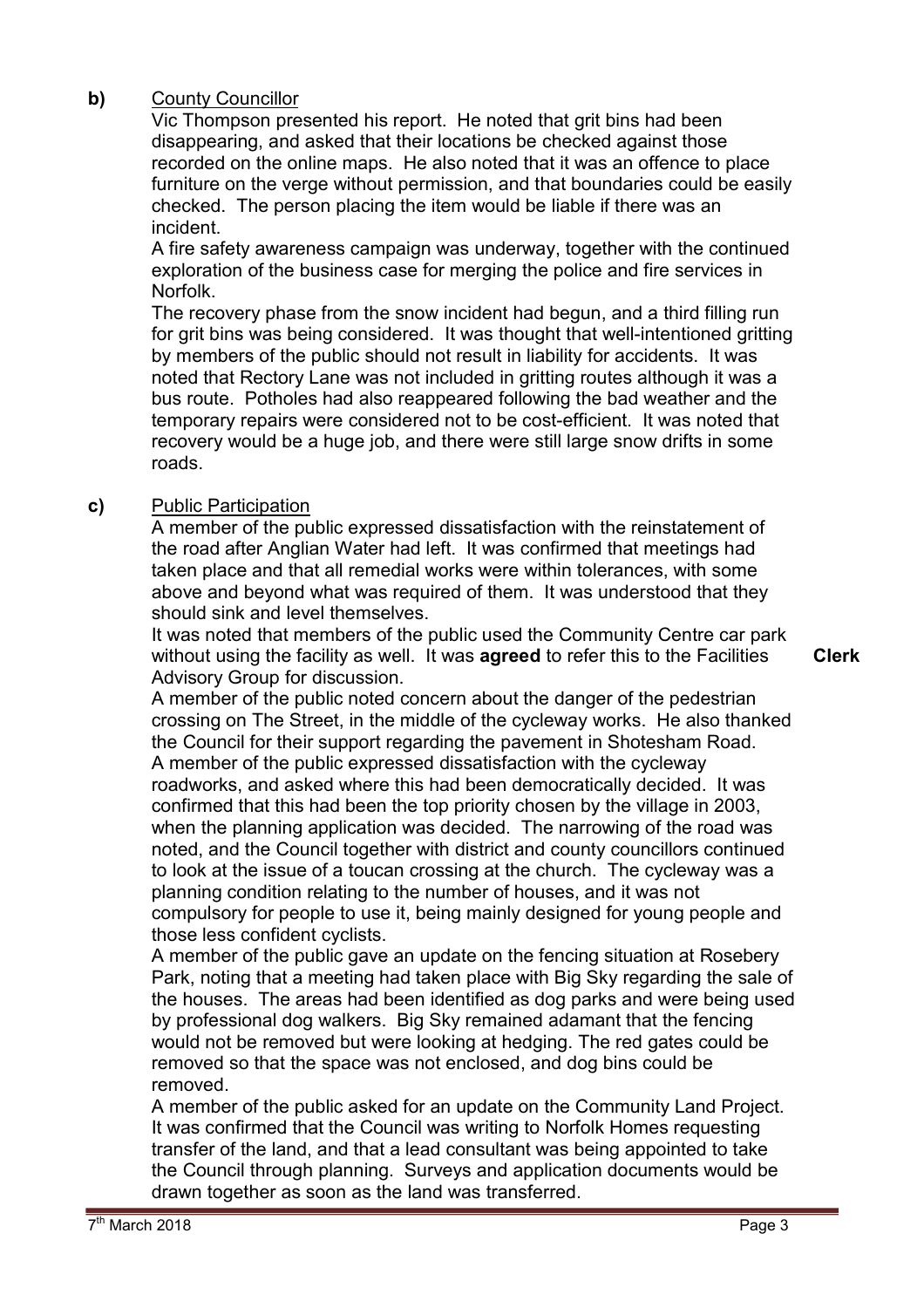**ii)** 

A member of the public noted that the Poringland Archive Group would be producing a leaflet to go out with the Five+ giving information on World War One soldiers from Poringland. They were working on a suitable project with the Men's Shed.

A member of the public reported that the drains along the main road were blocked with silt and needed clearing. The Clerk was asked to report this. **Clerk**

*Standing orders were reinstated. Lisa Neal and Chris Walker left the meeting and observed from the public area.* 

#### **7. Planning**

- **a)**  Applications Received
- **i)**  2018/0197 13B Upgate: Single storey rear extension and front entrance porch.

John Overton had viewed the plans and visited the site, and confirmed that there were no objections from neighbours.

It was **agreed** to support the application, proposed by John Overton, seconded by Tim Boucher, all in favour.

*Chris Walker returned to the meeting.* 

**ii)** 2018/0264 Subdivision of garden of 21 Clearview Drive: Erection of three bedroom chalet dwelling (revision to scheme approved under reference 2016/1371/F).

John Henson had viewed the plans and sent in his comments. He noted that the turning of the property by 180 degrees assumed that the neighbour was happy to accept scaffolding onto his property, which it was understood was not the case. It was felt that if the construction could not take place within the boundaries of the property, it was too big for the site.

It was **agreed** to refuse the application, proposed by Tim Boucher, seconded by Chris Walker, all in favour. **Clerk**

**iii)** 2018/0355 8 Caistor Lane: Single storey rear extension, new pitched roof over existing first floor structure, new external rendering and cladding, new windows and minor alterations.

John Henson had viewed the plans and sent his comments, noting that it rationalised the building and would dispose of the flat roofs

It was **agreed** to make no comments, proposed by Tim Boucher, seconded by **Clerk** Chris Walker, all in favour.

- **b)** Planning Decisions
- **i)**  2017/2667 Land to the rear of 23 Caistor Lane: Erection of 1no. bungalow.

**REFUSED** 2017/12756 8 Romany Walk: Rear first floor extension and new entrance

- porch. **APPROVED**
- **iii)**  2017/2891 Dawn House, Bungay Road: Ground and first floor extension. **APPROVED**

**iv)**  2017/2879 51 Stoke Road: Porch to front. **APPROVED**

**Clerk**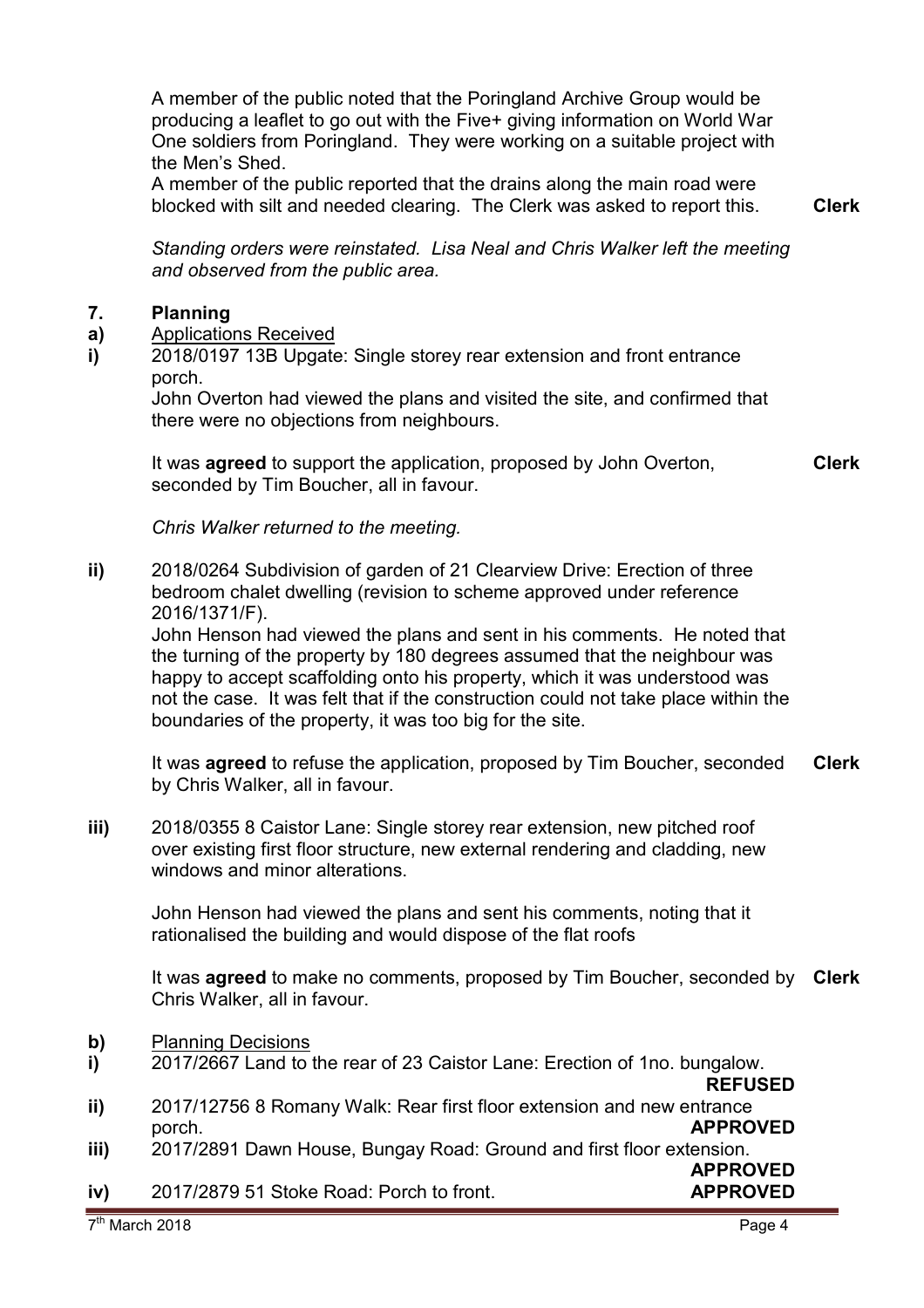- **v)** 2018/0080 Sunnyways, Sunnyside Avenue: Single storey extension and new porch. **APPROVED**
- **v)**  2018/0135 28 Collingwood Close: Non-material amendment of planning application 2017/1365/H – Reduction in number of bi-fold doors from 6 to 5 and addition of two static windows. Change of design to side window.

**APPROVED**

*Lisa Neal returned to the meeting.* 

#### **8. Correspondence and Consultations**

**a)**  Greater Norwich Local Plan Regulation 18 Consultation The draft response had been circulated, and one addition was made to the response to question 7, to add in improved mobile phone coverage. John Henson was thanked for the work he had done. It was **agreed** to submit the response, proposed by James Landshoft, seconded by Chris Walker, all in favour.

**Clerk**

# **b)** Commemorating 100 Years Remembrance

A request was made by Henry Gowman to support a project to create silhouettes to be placed around the village including in the Memorial Garden, created by the Men's Shed. It was **agreed** to support this project by allowing placement in the Memorial Garden.

#### **9. Finance**

- **a)**  Receipts, Payments, and Bank Reconciliation The receipts, payments and bank reconciliation for January 2018 were presented and **noted**.
- **b)** Fidelity Investment Valuation The quarterly valuation was **noted**.
- **c)** Reinvestment of Julian Hodge Bond It was **agreed** to reinvest the bond into a 2 year bond with Julian Hodge Bank at a rate of 1.65%, proposed by Tim Boucher, seconded by Chris Walker, all in favour.
- **d)** Review Asset Register The asset register was reviewed and noted.

### **e)** Accounts for Payment

It was **agreed** to pay the following accounts, proposed by Chris Walker, seconded by James Landshoft, all in favour.

|                              | <b>Staff Salaries</b>           | £6,549.55 |
|------------------------------|---------------------------------|-----------|
| <b>HMRC</b>                  | PAYE & NIC                      | £1,987.60 |
| <b>Norfolk Pension Fund</b>  | Superannuation                  | £2,036.46 |
| <b>ESPO</b>                  | Stationery                      | £43.88    |
| <b>SLCC</b>                  | <b>Practitioners Conference</b> | £298.80   |
| <b>Norfolk Copiers</b>       | Printing                        | £20.24    |
| Microshade                   | <b>Hosted IT</b>                | £214.62   |
| <b>BT</b>                    | Telephone & Broadband           | £51.51    |
| <b>Total Gas &amp; Power</b> | Electricity                     | £823.35   |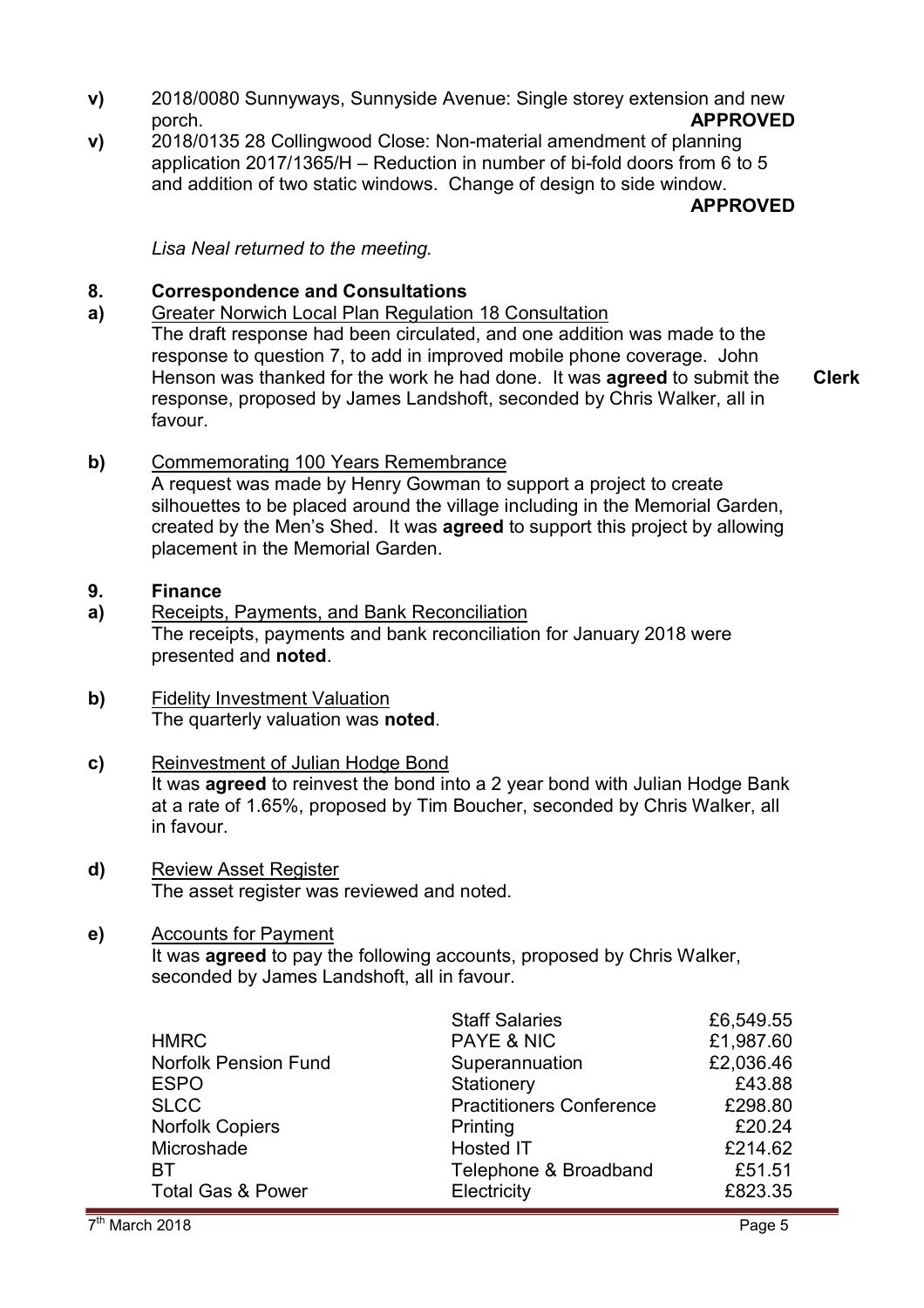| WorldPay                                 | <b>Card Machine</b>         | £3.55     |
|------------------------------------------|-----------------------------|-----------|
| <b>Spruce Landscapes</b>                 | Grounds Maintenance - CC    | £226.00   |
| Anglia Print                             | Advertising                 | £90.00    |
| <b>Spruce Landscapes</b>                 | Grounds Maintentance - Cem  | £750.00   |
| <b>Spruce Landscapes</b>                 | Grounds Maintenance - Other | £504.00   |
| Norse Eastern Ltd                        | Neighbourhood Plan Boards   | £137.00   |
| Veolia                                   | Waste                       | £86.02    |
| Barclaycard                              | Various                     | £370.15   |
| <b>Community Action Norfolk</b>          | Subscription                | £20.00    |
| <b>M</b> Roberts                         | 80's Night Balance          | £250.00   |
| <b>Norfolk Playing Field Association</b> | Subscription                | £30.00    |
| <b>Zurich Municipal</b>                  | Insurance                   | £4,393.00 |
| <b>Norfolk Copiers</b>                   | Printing                    | £25.11    |
| <b>HouseProud Commercial</b>             | <b>Relief Caretaking</b>    | £1,402.55 |
| <b>Parker Planning Services</b>          | Neighbourhood Plan          | £900.00   |
| <b>Hollinger Print</b>                   | <b>Newsletter</b>           | £169.20   |
| <b>Hugh Crane Cleaning Eqt</b>           | <b>Cleaning Materials</b>   | £104.61   |
| C Moore                                  | Petty Cash Top Up           | £41.36    |

# **f)** Section 137 Donations

It was **agreed** to donate £75.00 to each of the Norfolk Citizen's Advice Bureau and the Poringland First Responders, proposed by Tim Boucher, seconded by Chris Walker, all in favour.

#### **10. Committees and Advisory Groups**

- **a)**  i. HR Advisory Group The report of the meeting was **noted**.
	- ii. Draft Future Recruitment Policy

The draft policy was discussed, noting that further work needed to be done before any changes were made to pension arrangements. All points in the policy were **agreed**, proposed by Chris Walker, seconded by Steve Aspin, all in favour.

- iii. Job Description for Data Protection Officer It was **agreed** that the role of Data Protection Officer would be added to the job description of the Parish Clerk as drafted, proposed by James Landshoft, seconded by Lisa Neal, all in favour. **Clerk**
- **b)** Neighbourhood Plan Committee The reported of the meeting was **noted**.
- **11. Other Matters**
- **a)** Draft Ticket and Refund Policy The draft Policy was **agreed**, proposed by Trevor Spruce, seconded by Lisa Neal, all in favour. **Clerk**
- **b)** Review Filming at Meetings Policy

The Policy was reviewed and **agreed** with no changes, proposed by Chris Walker, seconded by Steve Aspin, all in favour. It was acknowledged that there could be changes to this and other policies in light of General Data Protection Regulation. **Clerk**